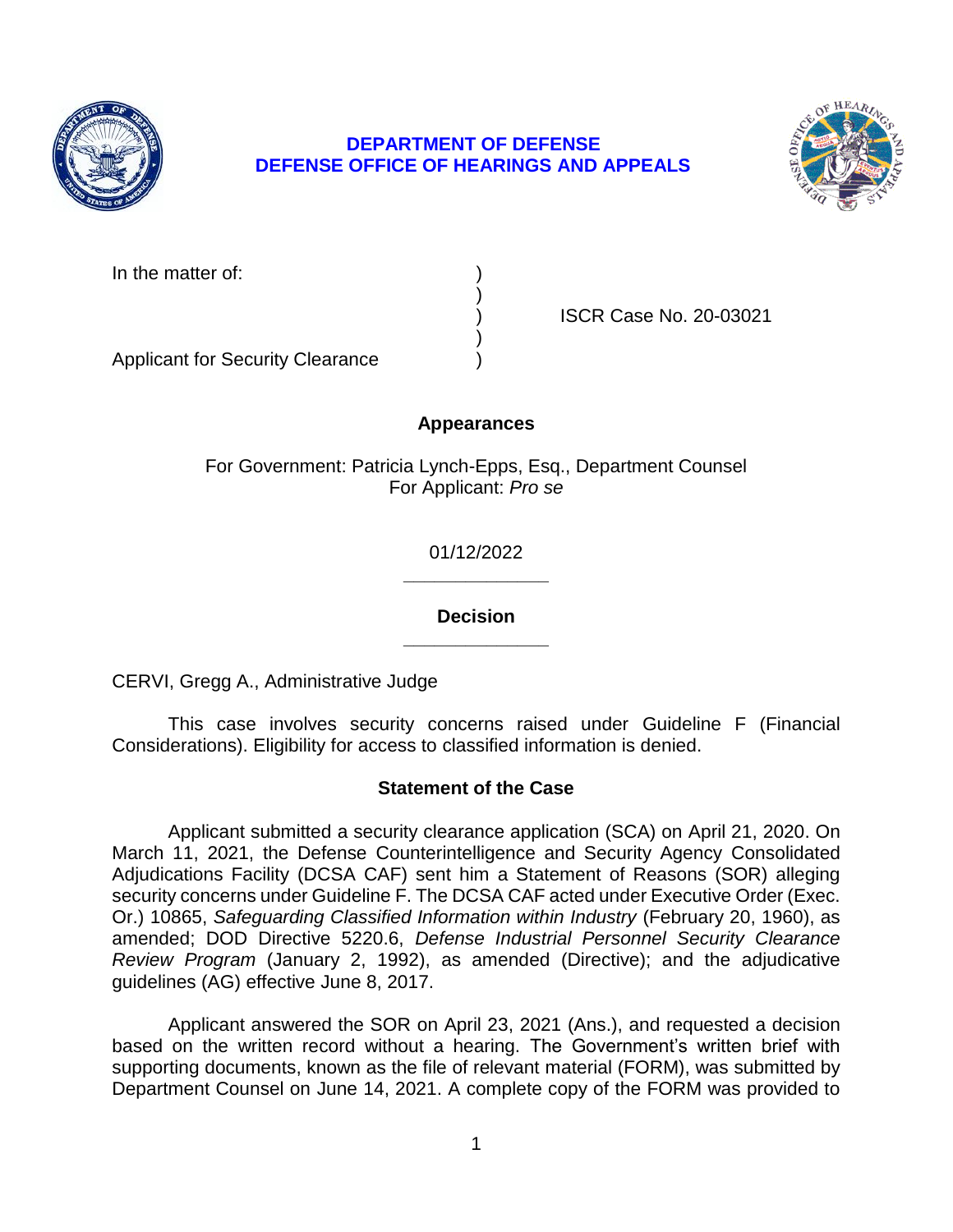Applicant, who was afforded an opportunity to file objections and submit material to refute, rebut, or mitigate the security concerns. Applicant received the FORM on July 8, 2021, and submitted a reply with documents within the time allotted. The case was assigned to me on September 20, 2021. Government Exhibits (GE) 1 through 9 and Applicant's Exhibits (AE) A through D are admitted into evidence without objection.

#### **Findings of Fact**

 Applicant is 32 years old. He has been employed by a defense contractor as a cyber-intelligence analyst since September 2019. He reported being unemployed from July 2018 to October 2018 when funding for a new job was delayed. He averred in his Answer that he was unemployed for an unknown period between 2008 and 2010, causing him to lose a home to foreclosure, but did not provide details. He was married in 2008, separated in 2016 and divorced in June 2021. He reported having a cohabitant since 2019, which appears to be his current partner. He has three children with whom he shares custody with his former spouse. He completed an associate's degree in 2012, and took additional college courses from 2014 to 2015. He has never held a security clearance.

 The SOR alleges 20 delinquent debts that have been either placed for collection or have been charged off, totaling about \$50,000, and a home foreclosure judgment in 2010. In his Answer to the SOR, Applicant admitted SOR  $\P\P$  1.c-1.e, 1.k-1.m, and 1.u. He denied SOR ¶¶ 1.a-1.b, 1.f-1.j, and 1.n-1.t, with explanations. The evidence provided in the FORM is reliable and sufficient to support the SOR allegations.

 SOR ¶¶ 1.a and 1.b are creditor accounts totaling about \$1,891. Applicant claimed in his Answer that he is in the process of paying off these debts, but he noted that they Applicant's January 5, 2021 credit report as accounts in collection. There has been insufficient evidence presented to show that these accounts have been or are likely to be are no longer active accounts on his credit report. However, both accounts appear on resolved.

 SOR ¶¶ 1.c, 1.d, and 1.e are creditor accounts totaling about \$8,841. Applicant noted in his Answer that he is in the process of paying the debts in full. All three accounts appear on Applicant's January 5, 2021 credit report as past-due accounts that have been charged off. There has been insufficient evidence presented to show that these accounts have been or are likely to be resolved.

 SOR ¶¶ 1.f-1.j are collection agency accounts totaling about \$5,539. Applicant submitted sufficient documentation to show that these accounts have been resolved.

 SOR ¶¶ 1.k and 1.l are bank credit accounts totaling about \$2,738. Applicant claimed in his Answer that he is in the process of paying off these debts, however insufficient documentary evidence of action taken to resolve these debts has been submitted. There has been insufficient evidence presented to show that these accounts have been or are likely to be resolved.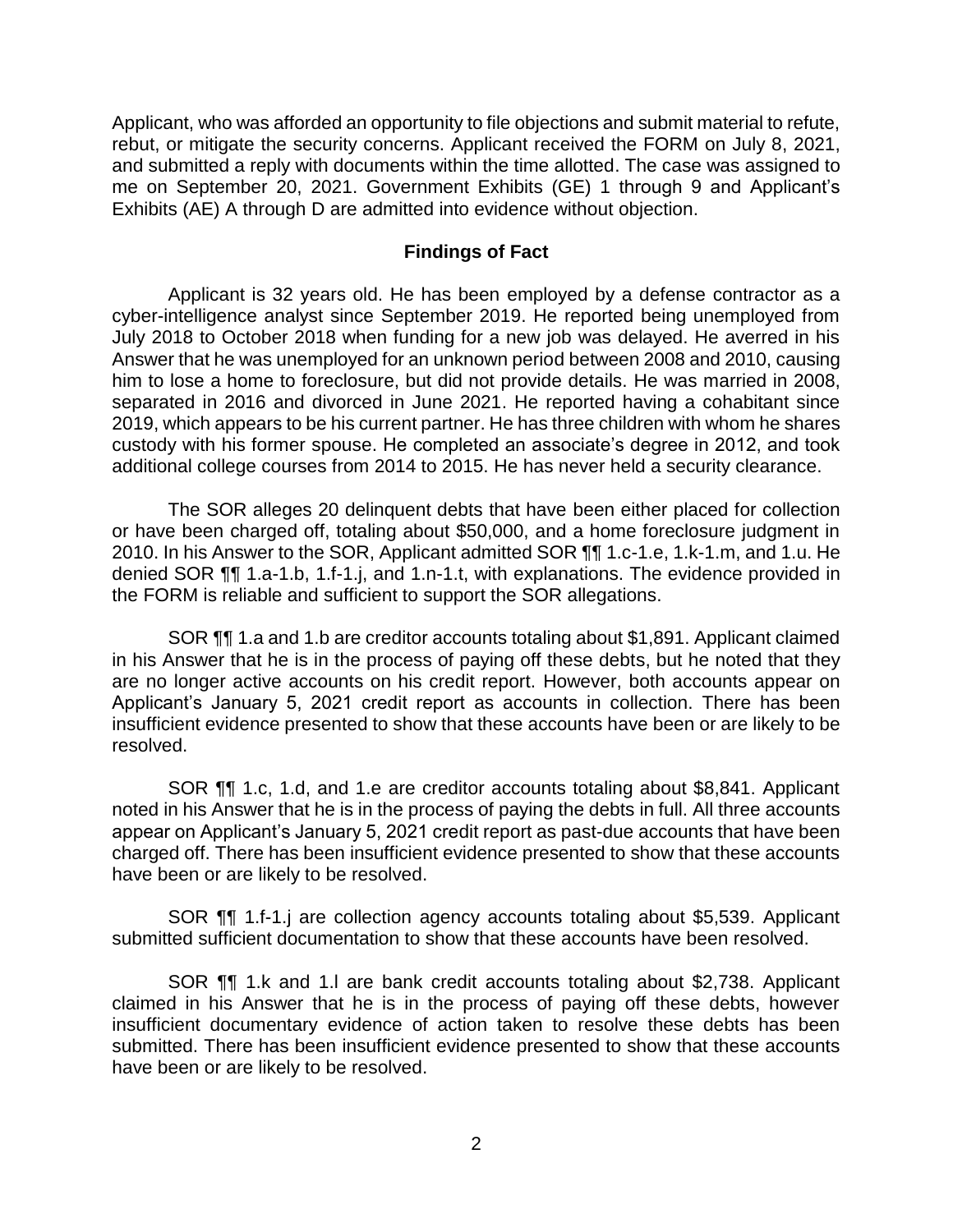SOR ¶ 1.m is an auto loan totaling about \$27,237. Applicant has shown that he has budgeted to pay the auto loan in monthly installments under an agreement with the creditor. His agreement shows the loan went to a final judgment on February 16, 2021, and he owes \$31,904. Installments were to begin on June 1, 2021, and he was to pay \$500 per month. He claims that he has begun those monthly payments, but did not provide sufficient documentary evidence of payments made. Although Applicant may in fact be paying this debt as he stated, there is insufficient evidence that it is being a sufficient period of time to show a willingness and intent to complete the plan. satisfactorily resolved through a record of regular and consistent monthly payments over

SOR ¶¶ 1.n-1.p, and 1.s are credit accounts and a collection account totaling about \$2,714. Applicant has provided sufficient evidence that these debts have been satisfactorily resolved.

 SOR ¶¶ 1.q, 1.r, and 1.t are credit accounts totaling \$1,334. Applicant claimed in his Answer that he is in the process of paying off these debts, however he noted that they are no longer active accounts on his credit report. There has been insufficient evidence presented to show that these accounts have been or are likely to be resolved.

SOR ¶ 1.u is a home foreclosure and final judgment in 2010. Applicant stated that he purchased the home in 2008 just before the recession. He claims he lost his job and was unable to make payments on the mortgage. He has not provided sufficient evidence to show the circumstances of this mortgage default and foreclosure, to include records related to payments and deficiencies on the mortgage, the extent of his unemployment, his financial situation at the time, attempt to resolve the debt under mortgage recovery plans being offered at the time, attempts to sell the home before defaulting, or other measures to avoid foreclosure and judgment.

 The record suggests that he generally had not made significant efforts to address his debts until 2020 and 2021, apparently after being interviewed by a government investigator in May 2020. In his personal subject interview from May 2020, Applicant stated that his financial problems began between 2015 and 2018. He separated from his spouse and lost a job. He went from a dual income earning \$80,000 to earning \$48,000 per year. He applied for a loan consolidation in 2017 or 2018, but it was disapproved. Applicant now earns about \$160,000 per year, and has been fully employed since 2010 except for a few months of unemployment from a company job offer not being fulfilled. He stated that he is "attacking his debts."

 Applicant stated that he is following the rules of a nationally recognized money management advisor and accounting for "every cent of each paycheck," but he provided no indication of formal financial counseling or completion of a program that addresses his unique situation. Additionally, his budget documents do fully indicate assets, debts, and payments besides recurring expenses and his \$500 allocation apparently toward the auto debt mentioned above. He provided a final judgment of dissolution of marriage, but not the marriage settlement agreement or the family law financial affidavit mentioned in the agreement. He also stated that he fell on hard times while separating from his former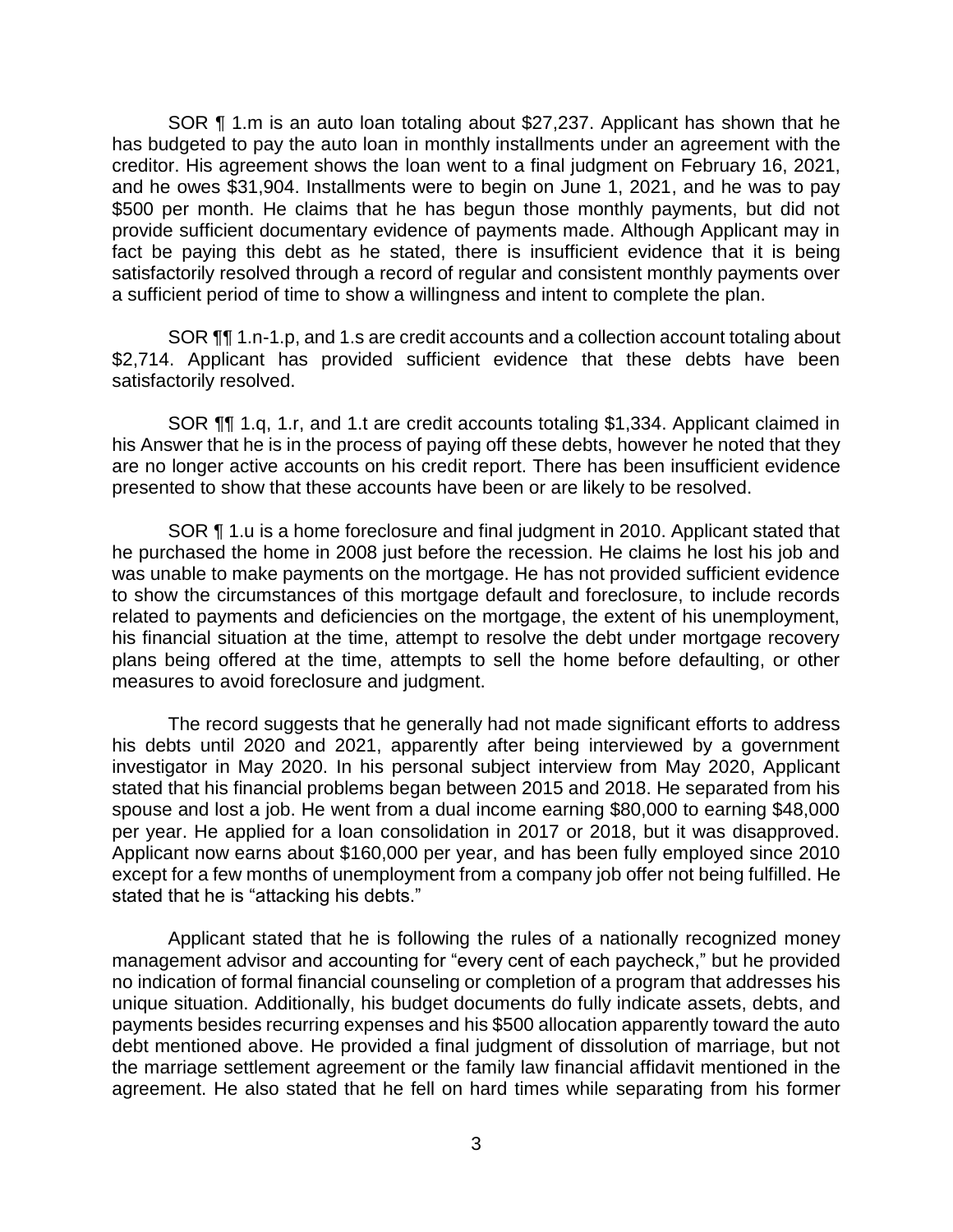spouse He noted in his SCA that his former spouse refused to continue to pay credit card accounts and they were allowed to fall into a collection status. Of note, Applicant is currently paying on a Mercedes automobile and vacationed in Mexico in 2019.

 No recent documentary evidence of Applicant's current financial status, debt he and his current partner have used stimulus checks and tax refunds to pay off debts using the "snowball" system from a nationally known financial advisor. They no longer use credit cards and have an emergency fund. He noted that they paid his partner's debts disputes, or credit counseling was provided for the record. He noted in his Answer that first.

#### **Policies**

 "[N]o one has a 'right' to a security clearance." *Department of the Navy v. Egan*, 484 U.S. 518, 528 (1988). As Commander in Chief, the President has the authority to "control access to information bearing on national security and to determine whether an individual is sufficiently trustworthy to have access to such information." *Id.* at 527. The President has authorized the Secretary of Defense or his designee to grant applicants eligibility for access to classified information "only upon a finding that it is clearly consistent with the national interest to do so." Exec. Or. 10865 § 2.

 National security eligibility is predicated upon the applicant meeting the criteria contained in the adjudicative guidelines. These guidelines are not inflexible rules of law. Instead, recognizing the complexities of human behavior, an administrative judge applies these guidelines in conjunction with an evaluation of the whole person. An administrative administrative judge must consider a person's stability, trustworthiness, reliability, discretion, character, honesty, and judgment. AG ¶ 1(b). judge's overarching adjudicative goal is a fair, impartial, and commonsense decision. An

 The Government reposes a high degree of trust and confidence in persons with access to classified information. This relationship transcends normal duty hours and endures throughout off-duty hours. Decisions include, by necessity, consideration of the possible risk that the applicant may deliberately or inadvertently fail to safeguard classified information. Such decisions entail a certain degree of legally permissible extrapolation about potential, rather than actual, risk of compromise of classified information.

 Clearance decisions must be made "in terms of the national interest and shall in no sense be a determination as to the loyalty of the applicant concerned." Exec. Or. 10865 § 7. Thus, a decision to deny a security clearance is merely an indication the applicant has not met the strict guidelines the President and the Secretary of Defense have established for issuing a clearance.

 Initially, the Government must establish, by substantial evidence, conditions in the personal or professional history of the applicant that may disqualify the applicant from being eligible for access to classified information. The Government has the burden of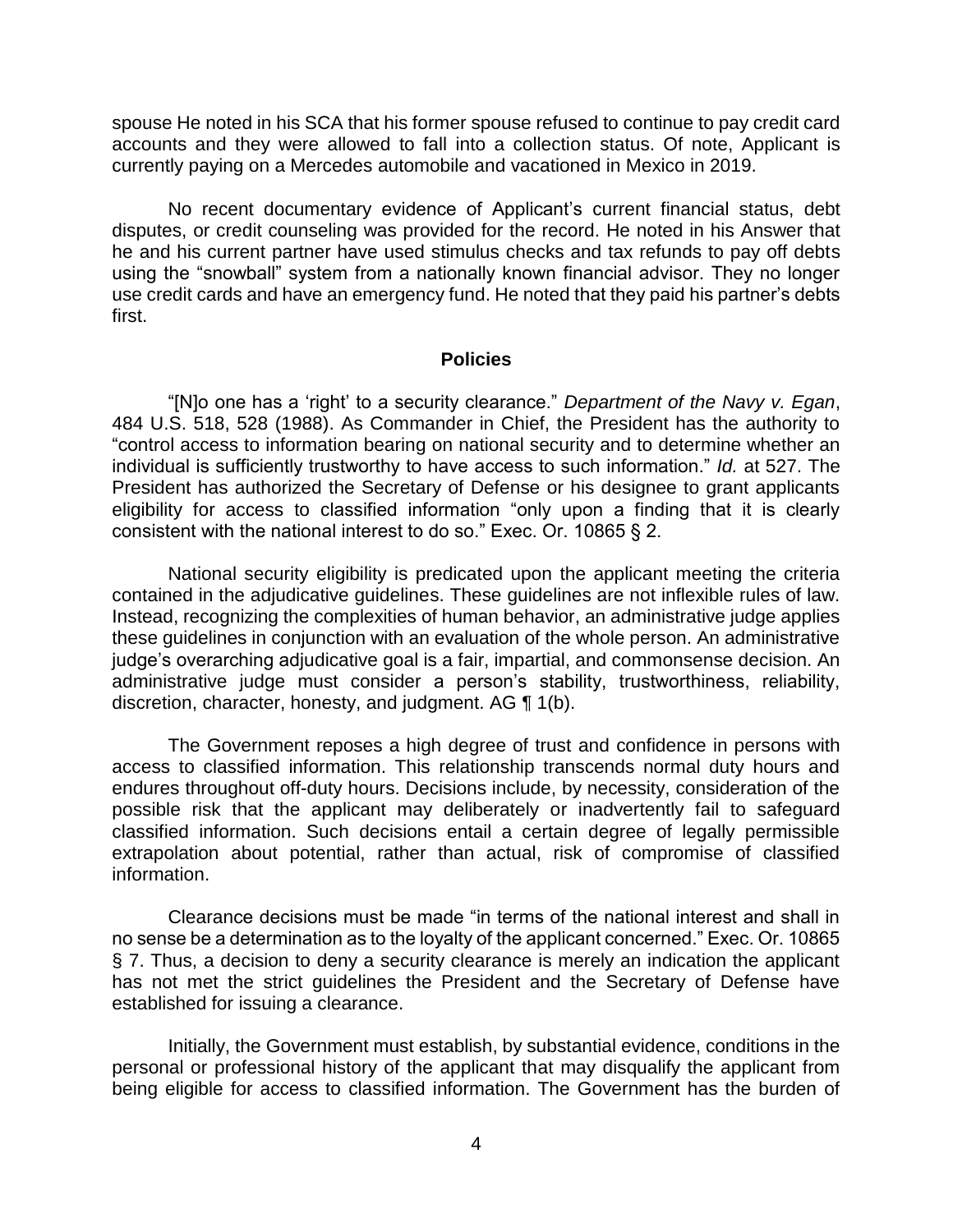establishing controverted facts alleged in the SOR. *Egan*, 484 U.S. at 531. "Substantial evidence" is "more than a scintilla but less than a preponderance." *See v. Washington Metro. Area Transit Auth.*, 36 F.3d 375, 380 (4th Cir. 1994). The guidelines presume a nexus or rational connection between proven conduct under any of the criteria listed therein and an applicant's security suitability. *See, e.g.,* ISCR Case No. 12-01295 at 3 (App. Bd. Jan. 20, 2015).

 Once the Government establishes a disqualifying condition by substantial evidence, the burden shifts to the applicant to rebut, explain, extenuate, or mitigate the facts. Directive ¶ E3.1.15. An applicant has the burden of proving a mitigating condition, and the burden of disproving it never shifts to the Government. *See, e.g.,* ISCR Case No. 02-31154 at 5 (App. Bd. Sep. 22, 2005).

An applicant "has the ultimate burden of demonstrating that it is clearly consistent with the national interest to grant or continue his security clearance." ISCR Case No. 01- 20700 at 3 (App. Bd. Dec. 19, 2002). "[S]ecurity clearance determinations should err, if they must, on the side of denials." *Egan*, 484 U.S. at 531; *see,* AG ¶ 1(d).

### **Analysis**

## **Guideline F: Financial Considerations**

The security concern under this guideline is set out in AG ¶ 18:

Failure to live within one's means, satisfy debts, and meet financial obligations may indicate poor self-control, lack of judgment, or unwillingness to abide by rules and regulations, all of which can raise questions about an individual's reliability, trustworthiness, and ability to protect classified or sensitive information. . . .

The relevant disqualifying conditions under AG ¶ 19 include:

(a) inability to satisfy debts; and

(c) a history of not meeting financial obligations.

 Applicant's admissions and documentary evidence in the record are sufficient to establish disqualifying conditions AG ¶¶ 19(a) and (c).

The following mitigating conditions under AG ¶ 20 are potentially relevant:

 (a) the behavior happened so long ago, was so infrequent, or occurred under such circumstances that it is unlikely to recur and does not cast doubt on the individual's current reliability, trustworthiness, or good judgment;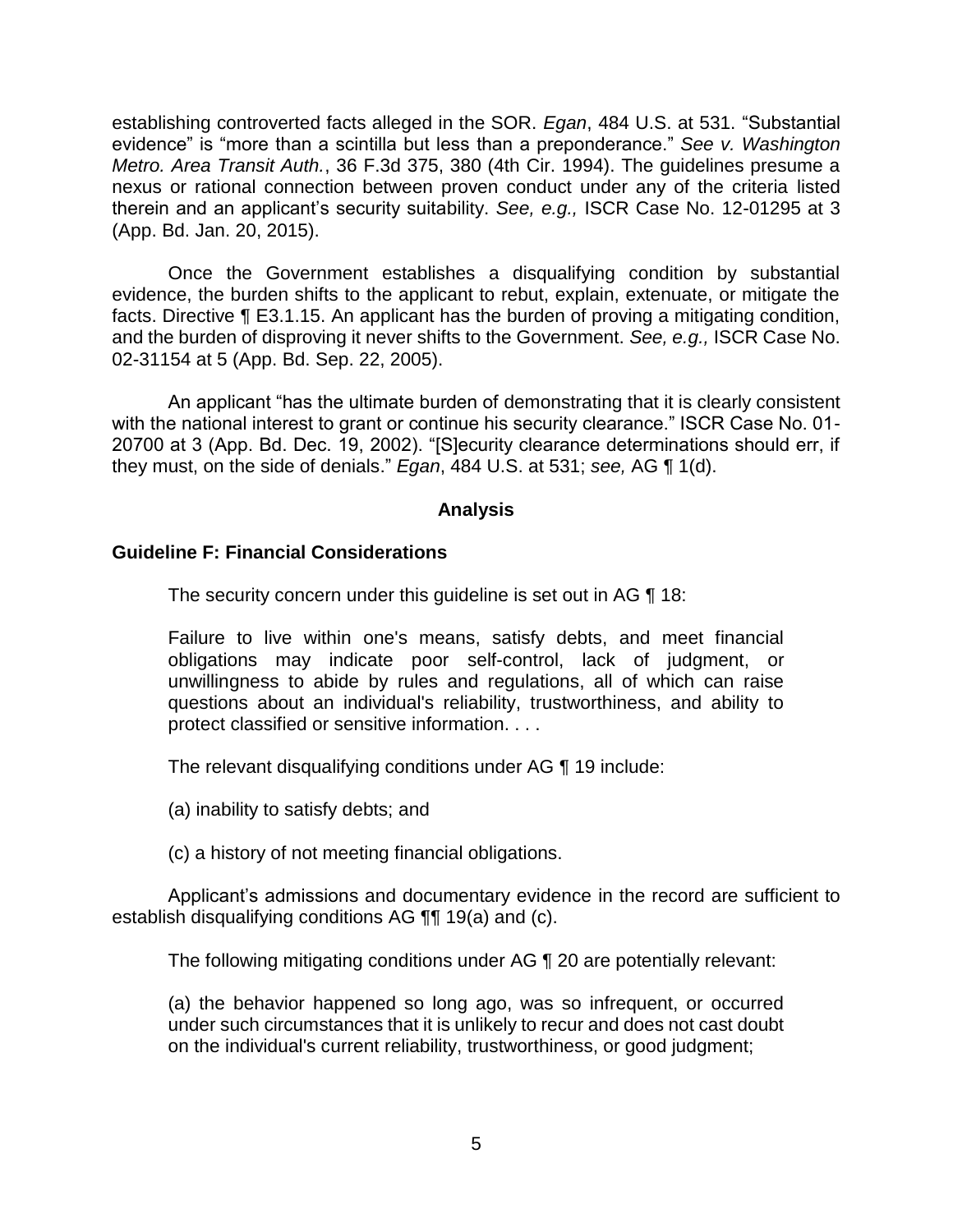(b) the conditions that resulted in the financial problem were largely beyond the person's control (e.g., loss of employment, a business downturn, unexpected medical emergency, a death, divorce or separation, clear victimization by predatory lending practices, or identity theft), and the individual acted responsibly under the circumstances; and

(d) the individual initiated and is adhering to a good-faith effort to repay overdue creditors or otherwise resolve debts.

 Applicant claims to have incurred most of his debts as a result of his contentious relationship with his ex-spouse. His unresolved debts are numerous, long-standing, recent, and continuing financial concerns. Additionally, his overall financial responsibility has been significantly impugned, and his current financial status has not satisfactory accounted for his past behavior.

 Although his financial condition may have been compromised by his former spouse's actions, he has not shown sufficient evidence to support improper or unauthorized financial activity, or efforts to resolve his debts over the years. Applicant did not take significant actions to resolve his delinquent debts until after he was interviewed by a government investigator. An applicant who waits until his clearance is in jeopardy before resolving debts may be lacking in the judgment expected of those with access to classified information. ISCR Case No. 16-01211 (App. Bd. May 30, 2018) Applicant also has promised to resolve his auto debt through an installment plan, but this debt was reduced to a judgment before he agreed to make payments, and he has not presented a sufficient track record of consistent and reliable payments to persuade me that it will be resolved. Applicant also stated that he would resolve other debts in the future. However, a promise to resolve delinquent debts in the future is not a substitute for a track record of paying debts in a timely manner or otherwise acting in a financially responsible manner. ISCR Case No. 17-04110 (App. Bd. Sep. 26, 2019).

 Applicant stated that he is working on debt resolution by following a well-know financial advisor's plans. This is laudable and may be acceptable in certain situations, however, Applicant has not shown sufficient evidence of his plan of action to address his remaining debts, except for a budget, or that he sought personal financial counseling to address his unique circumstances.

 Based on the record presented, I am not persuaded that Applicant's remaining debts will be satisfactorily resolved. I also have not been presented with sufficient evidence showing Applicant's current financial status, ability to pay debts and expenses in a timely manner, and any formal or personal financial counseling to assist him in avoiding future financial mistakes. He may be on the way to turning his financial life around; and he made significant efforts to address some of his debts, but insufficient evidence of financial responsibility was presented. As a result, and without more trustworthiness, and good judgment. For these reasons, none of the mitigating conditions documentary evidence, I remain doubtful about Applicant's current reliability, fully apply to the unresolved debts and his overall financial responsibility.